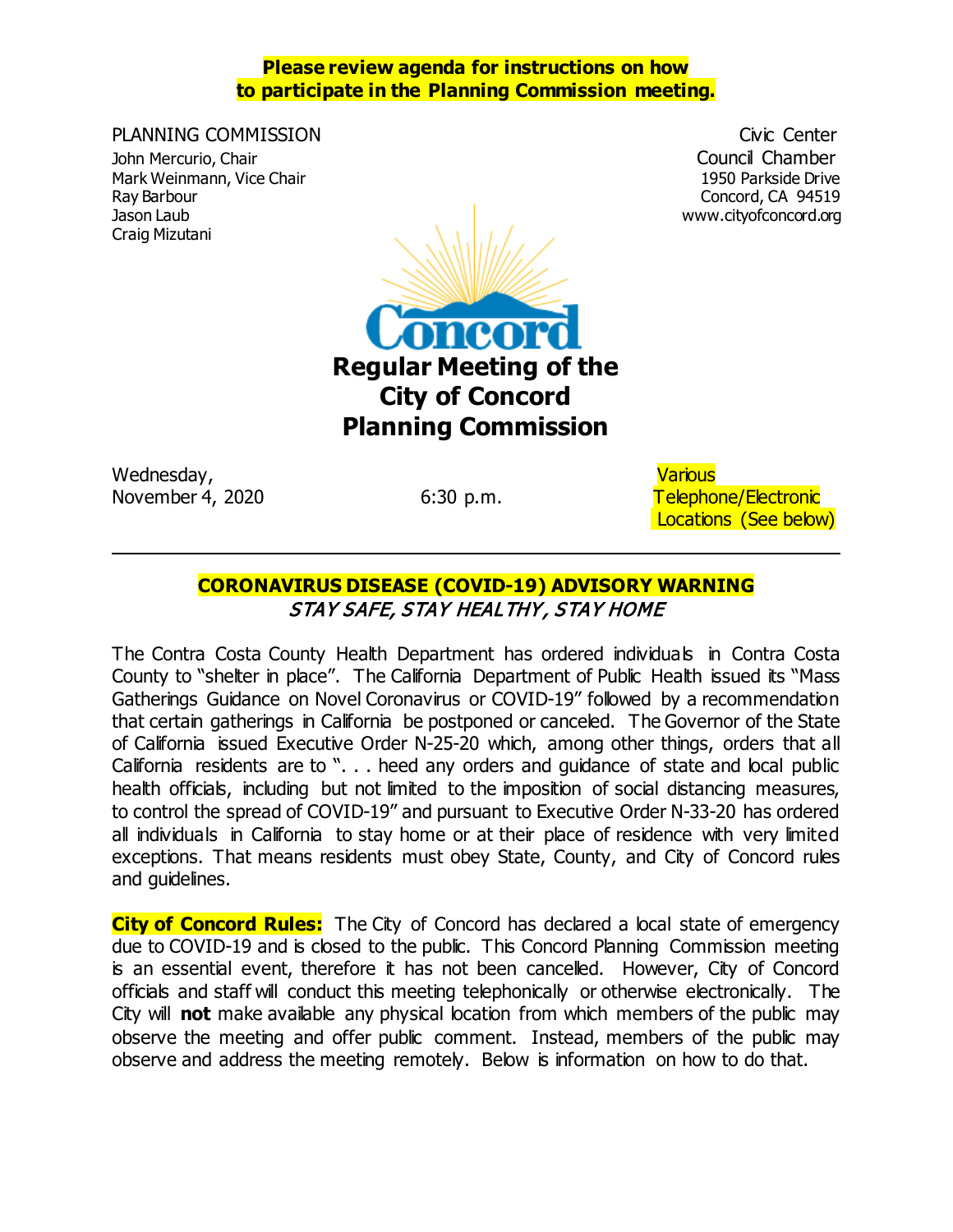### **How to Watch the Meeting:**

- Watch on TV on Comcast Channel 28, Wave Channel 29, and U-verse Channel 99
- Watch the TV broadcast through the City's website by following [THIS LINK](http://204.195.93.6/cablecastapi/live?channel_id=1&use_cdn=true)

# **How to Submit Public Comments:**

Written: All comments received **before 3:00 pm the day of the meeting** will be posted on the City's website as "Correspondence" under the relevant agenda item and provided to the Planning Commissioners at the meeting. Please email your comments to [pcpubliccomments@cityofconcord.org.](mailto:pcpubliccomments@cityofconcord.org)

- If you are commenting on a particular *item on the agenda*, please identify the agenda item number and letter.
- If you are commenting on an *item not listed on the agenda*, please identify your comment as a General Public Comment.

# **To Participate in Public Comment During the Meeting:**

Staff Reads Your Comments Aloud: **When the Chair opens the public comment period for the relevant agenda item**, please email your comments to [pcpubliccomments@cityofconcord.org](mailto:pcpubliccomments@cityofconcord.org) Prominently write "Read Aloud at Meeting" at the top of the email and your comments will be read into the record (not to exceed three minutes at staff's cadence). Comments received outside of the public comment period for the relevant item will not be read aloud but will be inserted into the meeting record.

Live Remote Public Comments: Members of the public may submit a live remote public comment via Zoom video conferencing. Download the Zoom mobile app from the Apple Appstore or Google Play. If you are using a desktop computer, you can test your connection to Zoom by clicking [here.](https://www.zoom.us/join) Zoom also allows you to join the meeting by phone.

• Join the meeting at any point, but be sure you are in the meeting prior to the Planning Commission consideration of the item on which you would like to provide comments.

From a PC, Mac, iPad, iPhone or Android:

[https://cityofconcord.zoom.us/j/93389238284?pwd=NXg4REpwSzBoNURpdHUzTVNrVzN](https://cityofconcord.zoom.us/j/93389238284?pwd=NXg4REpwSzBoNURpdHUzTVNrVzNkUT09) [kUT09](https://cityofconcord.zoom.us/j/93389238284?pwd=NXg4REpwSzBoNURpdHUzTVNrVzNkUT09)

- o Webinar ID: 933 8923 8284
- o Passcode: 503464

By phone: US: +1 669 900 6833 or +1 346 348 7799 or 1 253 215 8782

- Speakers will be asked to provide their name and city of residence, although providing this is not required for participation.
- Each speaker will be afforded up to 3 minutes to speak.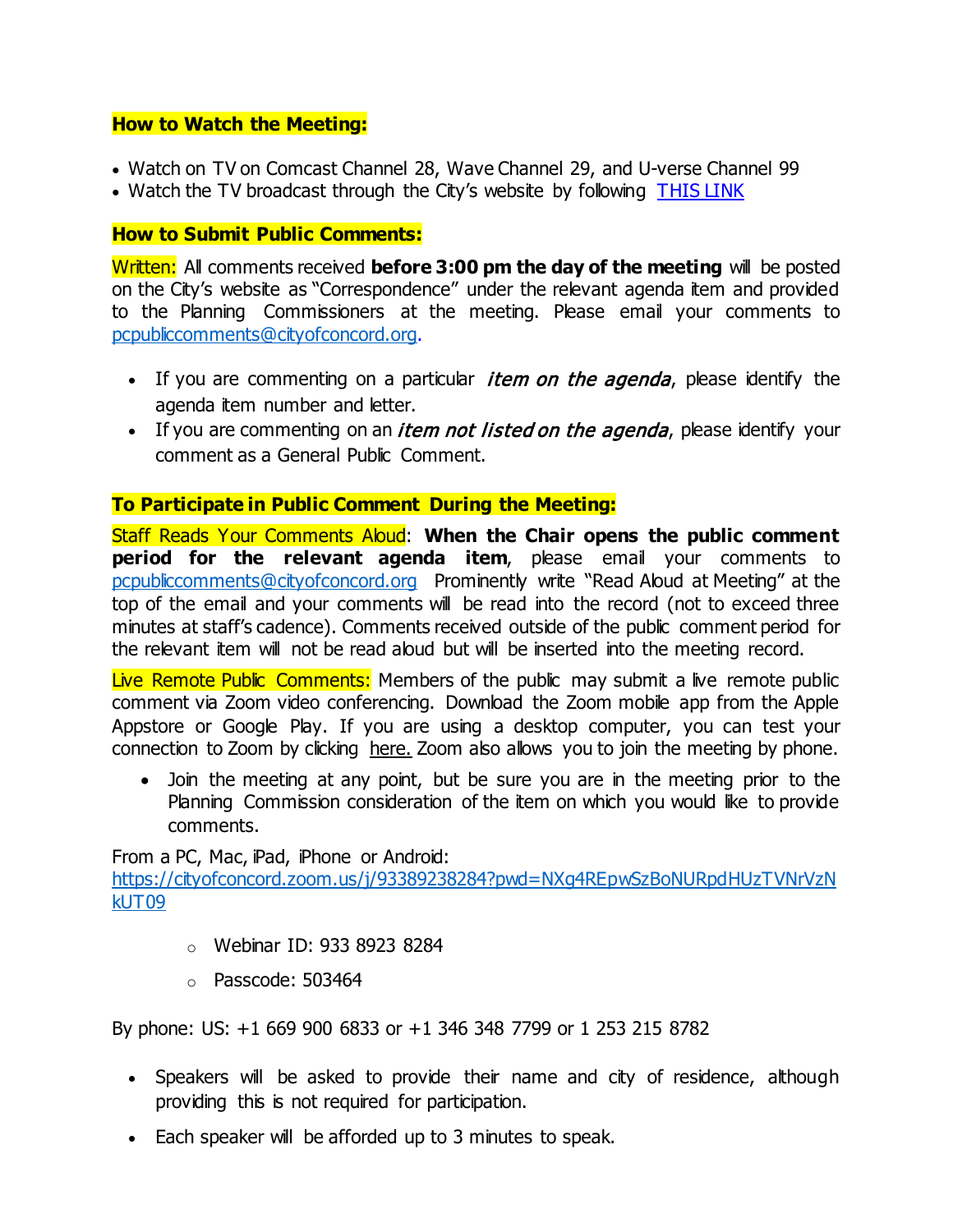• Speakers will be muted until their opportunity to provide public comment.

When the Chair opens a public comment period on the item on which you would like to comment, please use the "raise hand" feature (or press \*9 if connecting via telephone) which will alert staff that you have a comment to provide

# **1. ROLL CALL**

- **2. PUBLIC COMMENT PERIOD** Please see "How to Submit Public Comments" above.
- **3. CONSENT CALENDAR** Please see "How to Submit Public Comments" above.
	- **A. 6/3/20 [Meeting Minutes](https://www.cityofconcord.org/DocumentCenter/View/5358/060320-Draft-Minutes)**
- **4. PUBLIC HEARINGS** Please see "How to Submit Public Comments" above.
	- **A. [Hampton Inn Hotel](https://www.cityofconcord.org/DocumentCenter/View/5360/Hampton-Inn-Staff-Report-Complete) (PL20023 – GP, RZ, UP, DR, RT) –** Considering adoption of Resolution No. 20-16 recommending City Council adopt the Initial Study/Mitigated Negative Declaration and Mitigation Monitoring and Reporting Program and to approve: 1) a General Plan Amendment from Regional Commercial (RC) to Downtown Mixed Use (DTMU); 2) a Specific Plan Amendment, 3) an ordinance Rezoning from RC (Regional Commercial) to DMX (Downtown Mixed Use); 4) a Use Permit, 5) Design and Site Review, and 6) Tree Removal Permit to construct a 48,100 square foot Hampton Inn Hotel with 86 rooms at 1880 Market Street, APNs 126-291-022 and -023. **Project Planner: Joan Ryan @ (925) 671-3370 or [joan.ryan@cityofconcord.org](mailto:joan.ryan@cityofconcord.org)**

 **[PowerPoint Presentation](https://www.cityofconcord.org/DocumentCenter/View/5376/Hampton-Inn-Hotel-Powerpoint)**

- **5. COMMISSION CONSIDERATIONS** Please see "How to Submit Public Comments" above.
- **6. STAFF REPORTS AND ANNOUNCEMENTS**
- **7. COMMISSION REPORTS AND ANNOUNCEMENTS**
- **8. FUTURE PUBLIC HEARING ITEMS**

## **9. ADJOURNMENT**

Next Meeting: Regular Meeting Date: 11/18/2020 – 6:30 PM

#### **NOTICE TO THE PUBLIC**

There is a 90-day limit for the filing of a challenge in the Superior Court to certain City administrative decisions and orders which require a hearing by law, the receipt of evidence, and the exercise of